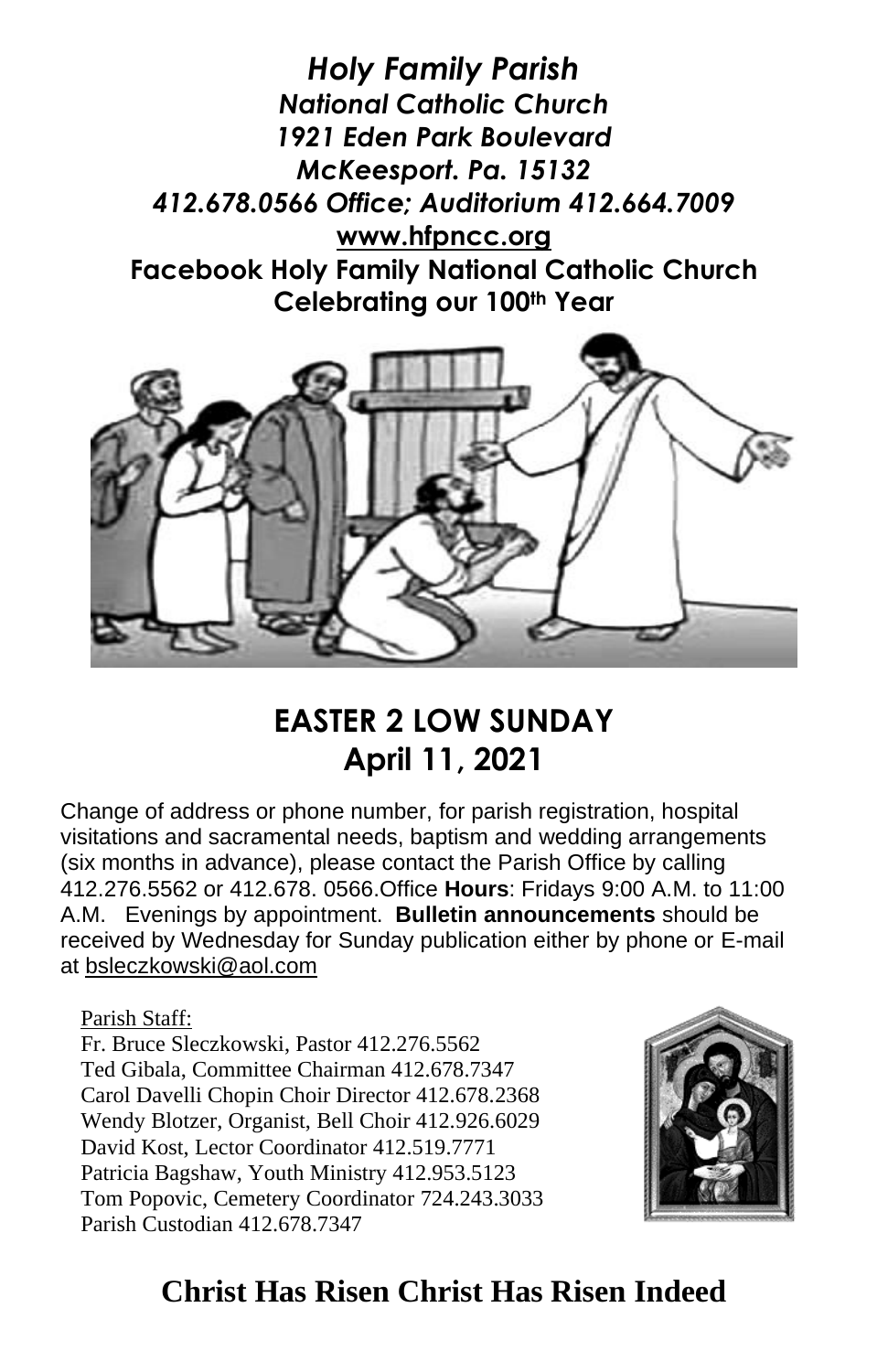### **This Week**

**Sunday, April 11, 2021 Easter 2** Holy Mass 9:00 A.M. **+Pirle Kmetz** Int. Mrs. Mildred Kotulsky; **+Roy Alves** (5th Ann) Int Mr. & Mrs. Everett Campbell.

# **Sunday, April 18, 2021 Easter 3**

Holy Mass 9:00 A.M. **+ Richard Dell** Int. Lenny & Kathy Guy; **+Edmund Adamek** (3rd Ann.) Int. wife Laura Adamek and children Karyn Muse and Alexa Foster.

### **YMSR News**

Due to the conditions of the time and the lack of parish participation and support, the YMSR men decided not to continue to hold the Steeler Raffle Ticket fundraiser anymore. We thank Frank Pociask for the 35 years of coordination of the raffle which brought much revenue to offset costs of parish projects, youth programming and community charitable donations through the years.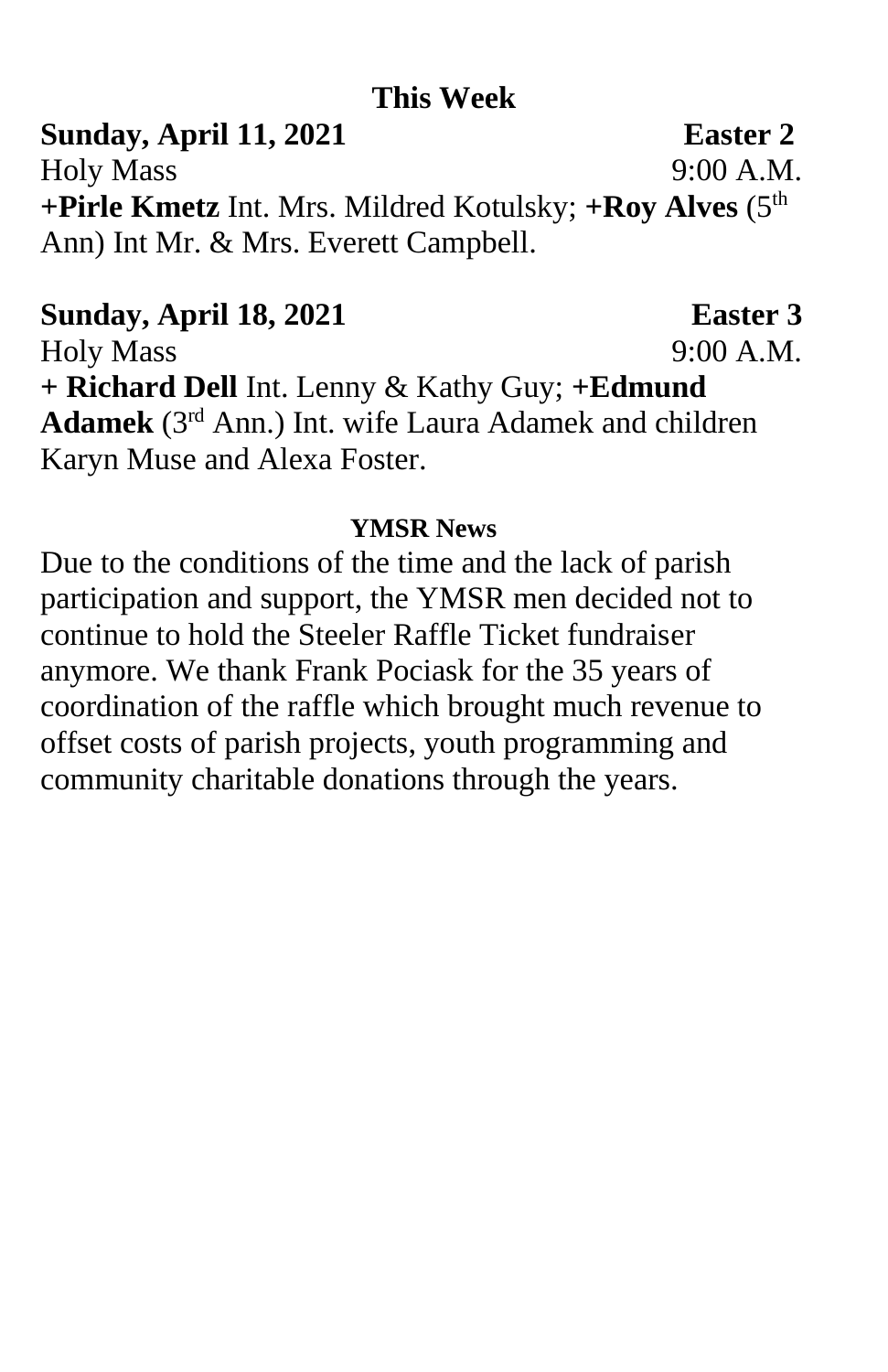### **Parish Sympathies**

Holy Family Parish extends its love and condolences to the family of +Helen Popovic who was buried from the Church yesterday. Helen was our oldest parishioner. She attended Easter Mass with us last Sunday and passed away suddenly from a fall this past week. Eternal rest grant to her Lord and

let the perpetual light shine upon her. May she rest in

people

| S            | А | R | F |   | N | G | И |   | s | <b>EVENING</b>                    |
|--------------|---|---|---|---|---|---|---|---|---|-----------------------------------|
| ı            | D | E | н | т | A | E | R | В | о | <b>DOORS</b><br>FEAR              |
| G            | A | G | U | D | F | E | Ε | н | s | PEACE                             |
| R            | N | И | s | o | o | E | D | o | S | <b>HANDS</b>                      |
| $\mathsf{V}$ | A |   | D | о | R | o | т | ι | А | SIDE                              |
| E            |   | F | N | s | G | s | R | Ε | м | <b>BREATHED</b><br><b>FORGIVE</b> |
| G            | C | ٥ | A | Е |   | D |   | s | ٥ | <b>THOMAS</b>                     |
| R            | ı | A | н | D | ٧ | E | R | E | н | <b>HOLES</b>                      |
| o            | Τ | А | E | F | E | E | в | A | т | <b>NAILS</b>                      |
| F.           | T | S | E | P | s |   |   | A | И | <b>FINGER</b>                     |

### **LOW SUNDAY**

After the joys and exuberance of Easter Sunday and Easter Week, we settle down into the longest Season in the Church's Year - Eastertide. This period of fifty days is a time of sustained gladness, which comes through reading and reflecting on the Scriptures which describe the risen life of Jesus - not just his appearances to the disciples after the Resurrection, but the teachings from his ministry which reveal the risen life he now possesses. We also spend time hearing about how the Resurrection made a difference: how the timid and frightened disciples were able to leave Jerusalem and proclaim a message of life over death to the whole world, as we read through the book of the Acts of the Apostles. This is a very simple reading, but one that, for our congregations, can be very powerful. When the Church was young, it seems to have been a powerful community, where the virtues of